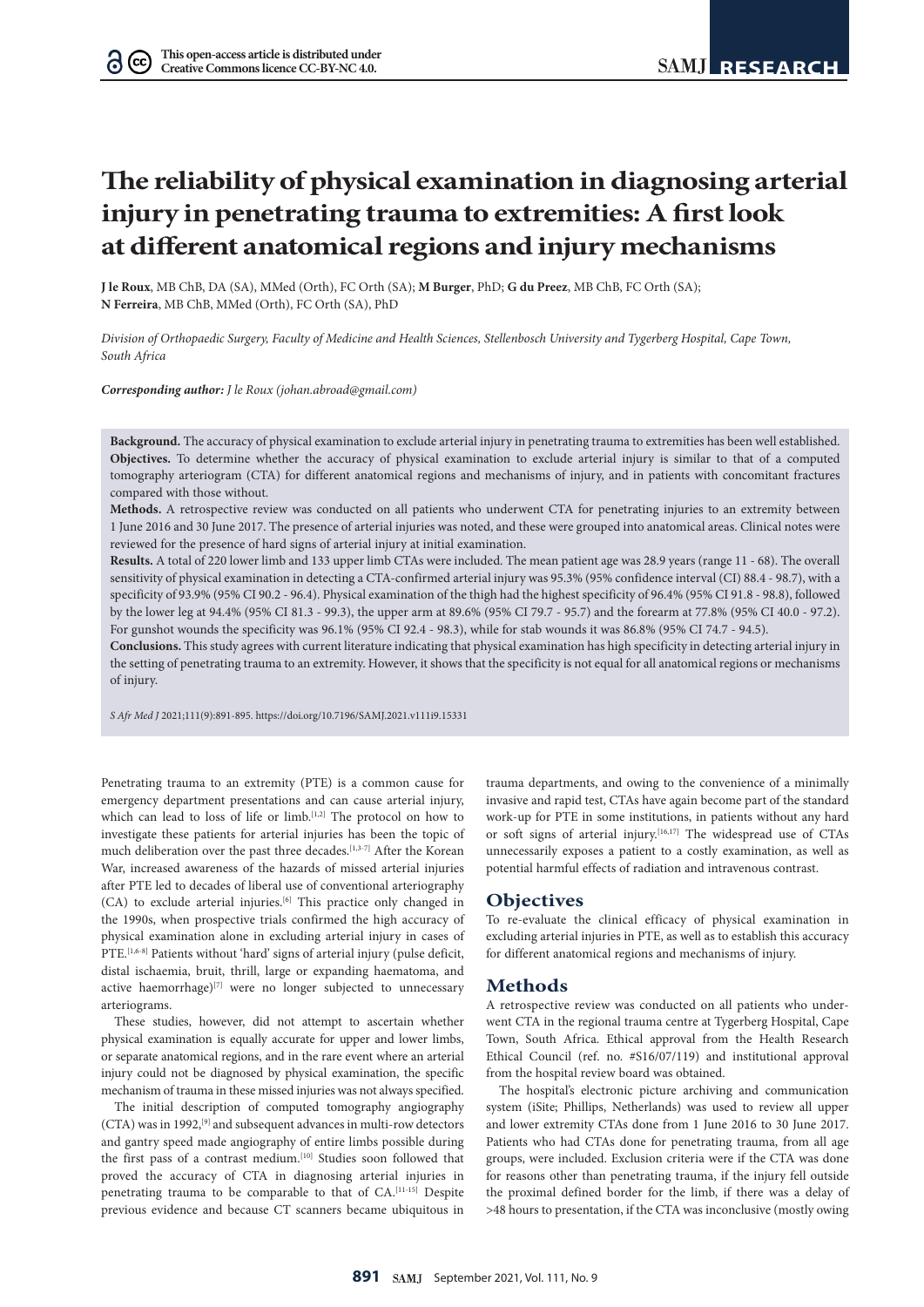to movement or scatter artefacts), if clinical notes concerning the penetrating injury were unavailable, previous significant penetrating trauma or arterial injury to the specific limb, and shotgun injuries.

The presence of arterial injuries was recorded, with the specific artery and type of injury noted. The proximal border of the upper extremity was defined as the deltopectoral groove, and for the lower extremity as the inguinal ligament anteriorly, and the horizontal gluteal crease posteriorly. The CTAs and radiographs were also used to record the presence of fractures associated with the penetrating injury.

All clinical notes were reviewed to obtain the mechanism of penetrating injury, anatomical location of penetrating injury and presence of hard signs of arterial injury. The anatomical location of the penetrating injury was classified as upper arm, cubital fossa, forearm, thigh, popliteal fossa or lower leg. If an injury such as a gunshot wound (GSW) traversed more than one anatomical zone it was recorded as multiple zones. Doppler ultrasound was not used as a routine adjunct to measure the ankle brachial index or brachialbrachial index, and was therefore not included.

Data were analysed using Statistica v.13 (TIBCO, USA) and GraphPad Prism v.6 (GraphPad Software Inc., USA). General characteristics such as age and gender are reported as means (standard deviation (SD)) with ranges indicated in parentheses, or counts with frequencies indicated in parentheses. Sensitivities and specificities of 'hard signs' v. the gold standard of CTA were calculated using the abovementioned software packages.

# **Results**

### **Participant demographics**

A total of 656 extremity CTAs were done at our institution from 1 June 2016 to 30 June 2017. After exclusions, a total of 345 patients were included in the study, with a male predominance of 318 patients (92.2%) and 27 female patients (7.8%). The mean (SD) age of participants was 29 (8.9) years (range 11 - 68). The most frequent cause of penetrating injury was GSWs, followed by stab wounds, and the remainder were mostly caused by glass fragments (Fig. 1).

Of the 345 injuries, 128 (37.1%) were in the upper limbs: 90 (26.1%) in the upper arm, 7 (2.0%) in the cubital fossa and 31 (9.0%) in the forearm (Fig. 2). There were 217 (62.9%) penetrating injuries to the lower limbs: 155 (44.9%) in the thigh, 7 (2.0%) in



*Fig. 1. Mechanism of injury (*N*=345), mostly GSWs, followed by stabs and other. (GSWs = gunshot wounds.)*

the popliteal fossa and 52 (15.1%) in the lower leg; 3 injuries (0.9%) spanned across more than one distinct anatomical zone and were classified as multiple zones. There were 127 patients (36.8%) who sustained concomitant fractures, while 218 (63.2%) did not have any skeletal injuries.

#### **Physical examination v. CTA**

A total of 86 patients (24.9%) had arterial injuries as confirmed by CTA, of whom 81 (94.2%) were reported to have abnormalities on clinical examination (hard signs of arterial injury or diminished pulse compared with the contralateral side). Five patients (5.8%) with arterial injuries, as confirmed by CTA, had no record of hard signs of arterial bleeding or diminished pulses.

Compared with the gold standard of CTA, physical examination had a global sensitivity of 95.3% (95% CI 88.39 - 98.70) and a specificity of 93.85% (95% CI 90.20 - 96.44) (Table 1). Physical examination of lower limb injuries had on average a higher specificity compared with upper limb injuries. In patients who sustained a concomitant fracture, physical examination had a specificity of 98.0% (95% CI 93.03 - 98.97) to identify a vascular injury, compared with a specificity of 91.2% (95% CI 95.67 - 95.10) if no fracture was present.

In the current study, a total of 5 patients' arterial injuries were missed by physical examination (Table 2). Of these 5 patients, 3 did not undergo arterial repair (1 patient absconded), 1 patient had an accessory brachial artery that could have accounted for distal pulses still being present (Fig. 3), and 1 patient sustained a GSW to the thigh with resultant superficial femoral artery stenosis and femur fracture (Fig. 4). The admission notes stated that the patient had a palpable dorsalis pedis artery, but this was not compared with the contralateral side and could account for a diminished pulse not being detected. The patient was surgically treated with an interposition vein graft and an intramedullary femoral nail.

#### **Discussion**

The objective of the study was to determine whether physical examination in PTE is equally accurate for all anatomical regions and mechanisms of injury, and in patients with and without concomitant fractures.

The first main finding of this study was that different anatomical regions did not share the same specificity of physical examination to exclude arterial injury in penetrating trauma to the extremity, with physical examination having a higher specificity in the lower limbs than in the upper limbs (96.1 v. 88.3%, respectively). When subdividing the limbs into anatomical regions, the specificity in the thigh was higher than in the lower leg (96.5% v. 94.4%, respectively), while the specificity of physical examination to exclude arterial injury in the upper arm was higher than in the forearm (89.4% v. 77.8%). A previous study reported only two missed arterial injuries in their series of 318 patients, both of which were axillary arteries.<sup>[7]</sup>

An explanation for this finding could be that there are two critical arteries in the forearm, the radial and ulnar arteries, and three critical arteries in the lower leg distal to the trifurcation, the anterior tibial, posterior tibial and peroneal arteries. It is therefore possible to evaluate a normal pulse in an artery different from the injured one, and neglect to examine the pulse in the injured vessel.

The second main finding of the study was that the specificity of physical examination to exclude an arterial injury was higher in the case of GSWs (96.1%) compared with stab wounds (86.5%). An explanation for this finding could be that the energy transfer in GSWs is higher than in stabs, and so GSWs cause more significant arterial injuries that are more easily identified with clinical examination. However, it could also be that more significantly injured patients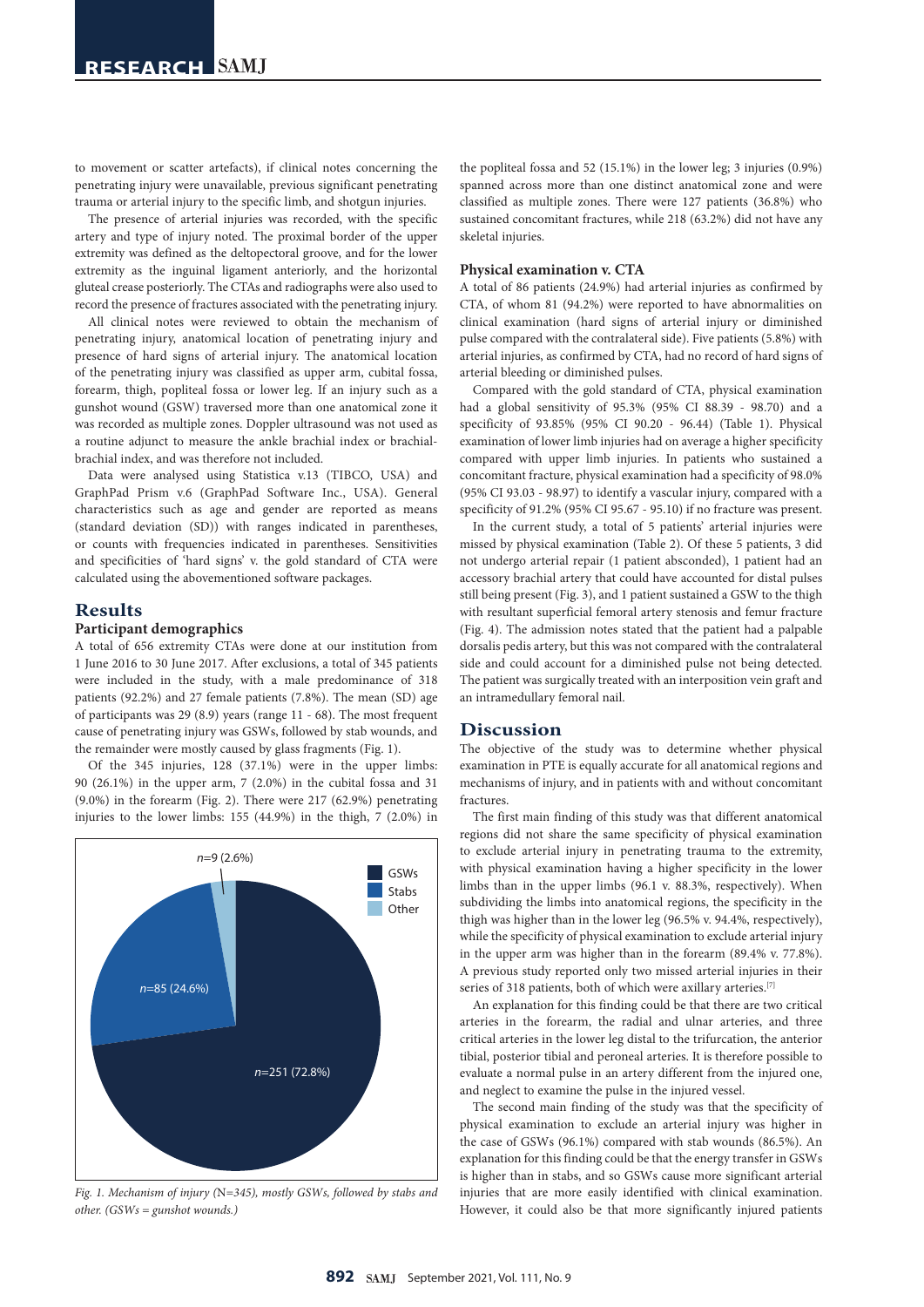

*Fig. 2. Sample size and specificity per anatomical region.*



*Fig. 3. Brachial artery cut-off (arrow) with adjacent accessory brachial artery supplying the forearm.*



*Fig. 4. Attenuation of the superficial femoral artery (arrows).*

are more meticulously examined, and a pulse deficit or hard sign of arterial injury is therefore less likely to be missed in a GSW than in a stab wound. In a review by Gurien et al.,<sup>[17]</sup> a stab wound was also the mechanism of injury in the only patient who had normal pulses on examination and was discharged, but later became symptomatic and was found to have a pseudoaneurysm of the profunda femoris artery. The findings of the current study therefore differ from those of Frykberg *et al.*<sup>[1]</sup> in 1991, who reported 'no difference that is attributable to the mechanism in either the incidence of vascular injuries or in outcome when physical examination is used to examine proximity penetrating trauma to an extremity'.

The third main finding of the present study was that the specificity of physical examination alone to exclude an arterial injury was higher in the group with concomitant fractures than in the group without (98.0% v. 91.1%). The reason for this could again be that patients with fractures are potentially examined more carefully, and that arterial injuries are therefore more likely to be detected; however, this remains to be confirmed.

Based on these findings, we can recommend that a penetrating GSW to an extremity is not in itself an indication to perform CTA to exclude arterial injury. This also holds true for a concomitant longbone fracture in the presence of PTE. These injuries should not be seen as a 'soft sign' of an arterial injury.

We cannot, however, recommend a single strategy appropriate for all patients with PTE. In the study by Frykberg et al.,<sup>[1]</sup> 2 patients had missed arterial injuries.[1] One patient was admitted to hospital and signs of ischaemia were recognised after 12 hours, and the second patient was discharged, but returned 30 hours later when arterial bleeding reoccurred. If a patient is not capable of returning to hospital, or is not likely to (e.g. high remoteness index, poor socioeconomic status, different cultural beliefs), or will not recognise the onset of hard signs of arterial injury (poor mental capacity, substance abuser, etc.), it may therefore be an indication to do a CTA in a patient with a high suspicion of an arterial injury, but without hard signs of arterial bleeding. Cases such as these should be individualised and managed accordingly.

#### **Study limitations**

There are several limitations to this study, the first being its retrospective nature. Patients with PTE were investigated according to the protocol of the emergency unit, but in some instances the comparison of the pulse on the injured side with the contralateral side was not documented. Had this been done, the specificity to exclude an arterial injury could possibly have been higher. The hospital is, however, a level I trauma centre with experienced clinicians who have daily exposure to penetrating trauma. The second limitation of the study is the sample size. Although the overall sample size is large compared with similar studies in the literature, once the patients were subdivided into different anatomical regions, the sizes were smaller, and a statistically relevant sample was not achieved for the cubital or popliteal fossas.

## **Conclusions**

The present study illustrates that physical examination remains highly accurate to exclude arterial injuries in PTE. Meticulous examination and comparison of the pulse on the injured limb with that on the contralateral limb can save unnecessary CTAs and the associated costs and radiation exposure. The specificity of physical examination to exclude an arterial injury is not equal for all anatomical regions, and this should be kept in mind when evaluating patients with PTE, with the upper limb and specifically the forearm having the lowest specificity for clinically diagnosing an arterial injury. Finally, although fractures or GSWs have previously been seen by some as a soft sign of or intermediate risk for an arterial injury in PTE, we report the specificity of physical examination compared with CTA in patients with fractures or GSWs to be higher compared with those without fractures or GSWs. A concomitant fracture,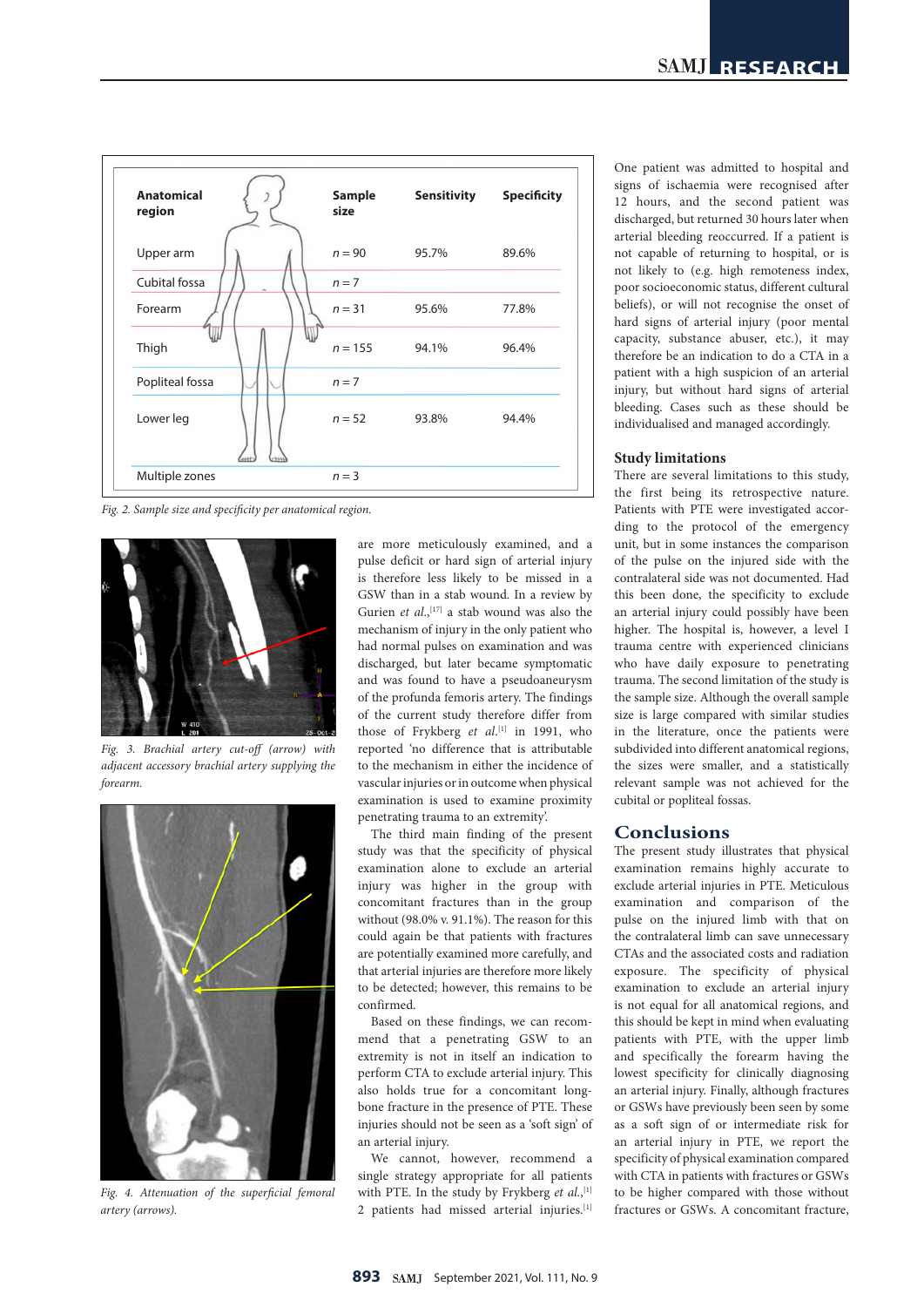|                     | $n\left(\%\right)$ | Sensitivity, % | 95% CI          | Specificity, % | 95% CI          |
|---------------------|--------------------|----------------|-----------------|----------------|-----------------|
| All patients        | 345 (100)          | 95.29          | $88.39 - 98.70$ | 93.85          | $90.20 - 96.44$ |
| Upper limbs         | 128(37.1)          | 96.00          | $86.29 - 99.51$ | 88.46          | 79.22 - 94.59   |
| Upper arm           | 90(26.1)           | 95.65          | 78.05 - 99.89   | 89.55          | $79.65 - 95.70$ |
| Cubital fossa       | 7(2.0)             |                |                 |                |                 |
| Forearm             | 31(9.0)            | 95.45          | $77.16 - 99.88$ | 77.78          | $39.99 - 97.19$ |
| Multiple            | $\overline{0}$     |                |                 |                |                 |
| Lower limbs         | 217(62.9)          | 94.29          | $80.84 - 99.30$ | 96.15          | $92.24 - 98.44$ |
| Thigh               | 155(44.9)          | 94.12          | $71.31 - 99.85$ | 96.38          | $91.75 - 98.81$ |
| Popliteal fossa     | 7(2.0)             |                |                 |                |                 |
| Lower leg           | 52(15.1)           | 93.75          | $69.77 - 99.84$ | 94.44          | $81.34 - 99.32$ |
| Multiple            | 3(0.9)             |                |                 |                |                 |
| <b>GSWs</b>         | 251(72.8)          | 91.49          | $79.62 - 97.63$ | 96.08          | $92.42 - 98.29$ |
| Stabs               | 85(24.6)           | 96.67          | $89.111 - 1.00$ | 86.79          | 74.66 - 94.52   |
| Other               | 9(2.6)             | $\sim$         |                 |                |                 |
| Associated fracture | 127(36.8)          | 84.62          | $65.13 - 95.64$ | 98.02          | $93.03 - 98.97$ |
| No fractures        | 218(63.2)          | 98.33          | $93.94 - 1.00$  | 91.19          | $85.67 - 95.10$ |

 $CTA =$  computed tomography arteriography;  $CI =$  confidence interval;  $GSWs =$  gunshot wounds;  $-$  = values too small to be calculated.

#### **Table 2. Five patients with arterial injuries missed on physical examination**

|                |             | Anatomical |                               |                 |                  |            |                                                    |
|----------------|-------------|------------|-------------------------------|-----------------|------------------|------------|----------------------------------------------------|
| Patient        | Age (years) | region     | Arteries injured              | Injury type     | <b>Fractures</b> | Mechanism  | Outcome                                            |
|                | 30          | Lower limb | Peroneal                      | $Cut-off$       | Fibula           | <b>GSW</b> | No repair. Discharged next<br>morning              |
|                | 26          | Thigh      | <b>SFA</b>                    | <b>Stenosis</b> | Femur            | <b>GSW</b> | Repaired with interposition vein<br>graft          |
| 3              | 25          | Forearm    | Radial/ulnar/<br>interosseous | $Cut-off$       | Ulna             | <b>GSW</b> | No arterial repair. Good<br>perfusion              |
| $\overline{4}$ | 24          | Upper arm  | Brachial                      | <b>Stenosis</b> | Humerus          | <b>GSW</b> | No repair. Patient absconded<br>after CTA          |
| 5              | 24          | Upper arm  | <b>Brachial</b>               | $Cut-off$       | Humerus          | <b>GSW</b> | Repaired. Patient had accessory<br>brachial artery |

SFA = superficial femoral artery; GSW = gunshot wound; CTA = computed tomography arteriography.

or a GSW as the mechanism of injury, is not in itself an indication for a CTA. A prospective trial is needed to confirm the findings of different specificity for all anatomical regions, mechanisms of injuries and patients with or without fractures.

**Declaration.** The research for this study was done in partial fulfilment of the requirements for JlR's MMed (Orthopaedics) degree at Stellenbosch University.

**Acknowledgements.** The authors thank Drs Katherine Nel and Michael Cooke for assistance with data collection.

**Author contributions.** JlR: conceptualisation, methodology, data collection and verification, validation, review and editing, original draft preparation. GdP: methodology, original draft preparation, review and editing, supervision. MB: methodology, review and editing, formal analysis, supervision. NF: methodology, original draft preparation, review and editing, supervision.

**Funding.** None.

**Conflicts of interest.** None.

1. Frykberg ER, Dennis JW, Bishop K, Laneve L, Alexander RH. The reliability of physical examination in the evaluation of penetrating extremity trauma for vascular injury: Results at one year. J Trauma 1991;31(4):502-511. <https://doi.org/10.1097/00005373-199104000-00009>

- 2. Franz RW, Shah KJ, Halaharvi D, Franz ET, Hartman JF, Wright ML. A 5-year review of of lower extremity arterial injuries at an urban level I trauma center. J Vasc Surg 2011;53(6):1604-1610. <https://doi.org/10.1016/j.jvs.2011.01.052>
- 3. Snyder WH, Thal ER, Bridges RA, Gerlock AJ, Perry MO, Fry WJ. The validity of normal arteriography in penetrating trauma. Arch Surg 1978;113(4):424-428. [https://doi.org/10.1001/](https://doi.org/10.1001/archsurg.1978.01370160082013) [archsurg.1978.01370160082013](https://doi.org/10.1001/archsurg.1978.01370160082013)
- 4. Gorman RBO, Feliciano DV, Bitondo CG, Mattox KL, Burch JM, Jordan GL. Emergency centre arteriography in the evaluation of suspected peripheral vascular injuries. Arch Surg 1984;119(5):568- 573. <https://doi.org/10.1001/archsurg.1984.01390170064013>
- 5. Menzoian JO, Doyle JE, Logerfo FW, Cantelmo N, Weitzman AF, Sequiera JC. Evaluation and management of vascular injuries of the extremities. Arch Surg 1983;118(1):93-95. [https://doi.](https://doi.org/10.1001/archsurg.1983.01390010069016) [org/10.1001/archsurg.1983.01390010069016](https://doi.org/10.1001/archsurg.1983.01390010069016)
- 6. Weaver FA, Yellin AE, Bauer M, et al. Is arterial proximity a valid indication for arteriography in penetrating extremity trauma? A prospective analysis. Arch Surg 1990;125(10):1256-1260. http:/ [ncbi.nlm.nih.gov/pubmed/2222167](http://www.ncbi.nlm.nih.gov/pubmed/2222167)
- 7. Dennis JW, Frykberg ER, Crump JM, Vines FS, Alexander RH. New perspectives on the management of penetrating trauma in proximity to major limb arteries. J Vasc Surg 1990;11(1):84-93. [https://doi.](https://doi.org/10.1016/0741-5214(90)90332-5) [org/10.1016/0741-5214\(90\)90332-5](https://doi.org/10.1016/0741-5214(90)90332-5)
- 8. Schwartz MR, Weaver FA, Bauer M, Siegel A, Yellin AE. Refining the indications for arteriography in penetrating extremity trauma: A prospective analysis. J Vasc Surg 1993;17(1):116-124. [https://doi.](https://doi.org/10.1067/mva.1993.42588) [org/10.1067/mva.1993.42588](https://doi.org/10.1067/mva.1993.42588)
- 9. Schwartz B, Mukherji K, Jones M, et al. Common carotid artery bifurcation: Evaluation with spiral CT. Radiology 1992;185(2):513-519.<https://doi.org/10.1148/radiology.185.2.1410365>
- 10. Rubin GD, Leipsic J, Schoepf UJ, Fleischmann D, Napel S. CT angiography after 20 years: A transformation in cardiovascular disease characterization continues to advance. Radiology 2014;271(3):633-652.<https://doi.org/10.1148/radiol.14132232>
- 11. Inaba K, Potzman J, Munera F, et al. Multi-slice CT angiography for arterial evaluation in the injured lower extremity. J Trauma 2006;60(3):502-507. <https://doi.org/10.1097/01.ta.0000204150.78156.a9>
- 12. Jens S, Kerstens MK, Legemate DA, Reekers JA, Bipat S, Koelemay MJW. Diagnostic performance of computed tomography angiography in peripheral arterial injury due to trauma: A systematic review and meta-analysis. Eur J Vasc Endovasc Surg 2013;46(3):329-337. [https://doi.org/10.1016/j.](https://doi.org/10.1016/j.ejvs.2013.04.034) [ejvs.2013.04.034](https://doi.org/10.1016/j.ejvs.2013.04.034)
- 13. Colip CG, Gorantla V, LeBedis CA, Soto JA, Anderson SW. Extremity CTA for penetrating trauma: 10-year experience using a 64-detector row CT scanner. Emerg Radiol 2017;24(3):223-232. [https://doi.](https://doi.org/10.1007/s10140-016-1469-z) [org/10.1007/s10140-016-1469-z](https://doi.org/10.1007/s10140-016-1469-z)